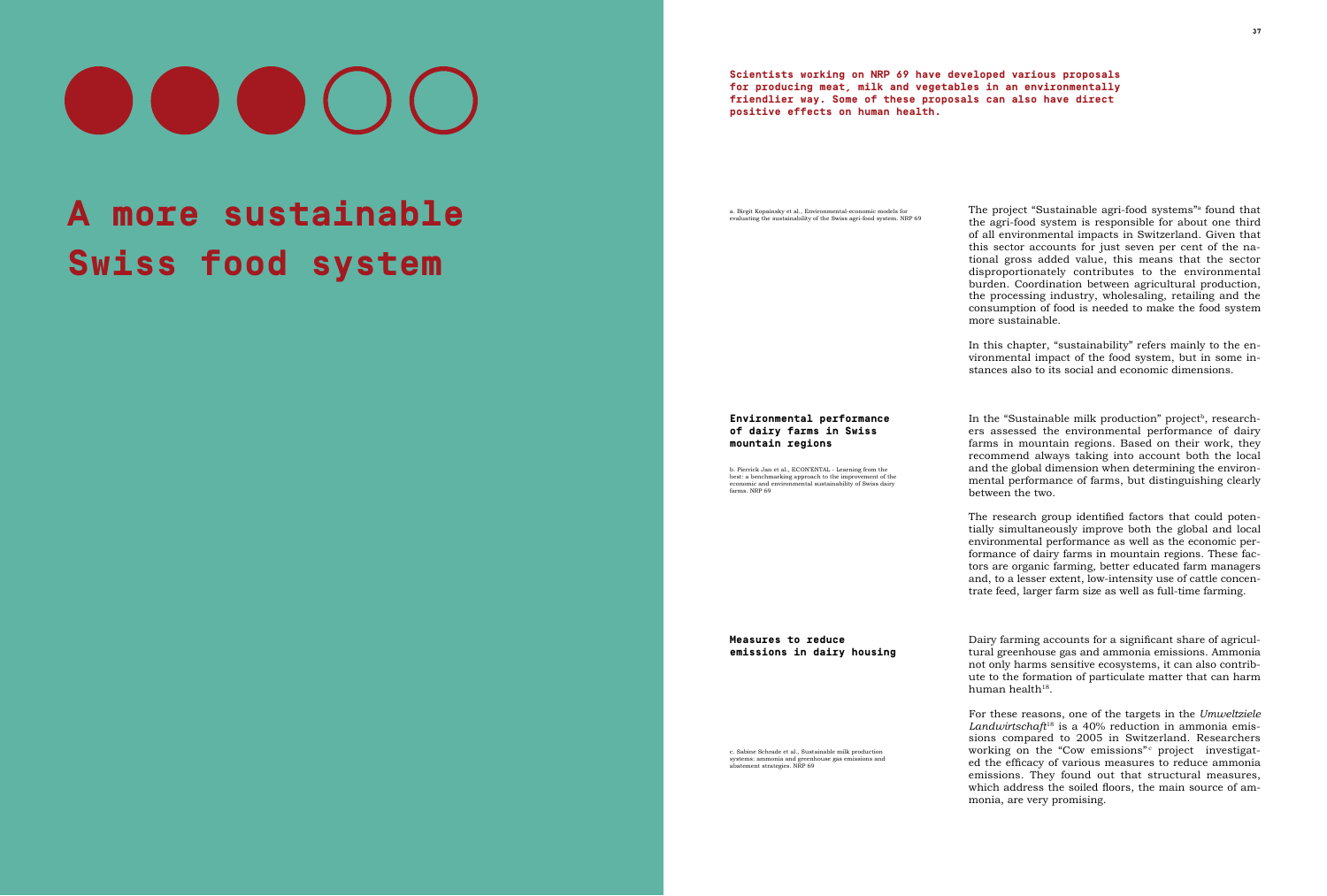The first structural measure investigated was a floor with a 3% slope, so that the cows' urine could drain rapidly from the floor surface to a central gutter. An automatic manure scraper ran 12 times a day to enable unhindered drainage. First results showed 20% lower ammonia emissions in the system with the sloped floor compared to the reference system without slope.

The second structural measure which resulted in a significant reduction in ammonia emission were the "feeding stalls". The cows stood on a raised feeding area with partitions. Since there was hardly any faeces and urine on the platform, the heavily soiled area was reduced. The aisle behind the feeding stalls was frequently cleaned using a manure scraper without disturbing the cows while they were feeding.

In addition to the reduction of ammonia, both measures also led to cleaner and drier floor surfaces, which improved claw health and housing hygiene.

Both measures have been incorporated into the new "Ordinance on Structural Improvements in Agriculture"<sup>19</sup>. The Ordinance provides financial support for farmers who implement these measures to convert or build cattle housings.

Two NRP 69 projects addressed the environmental impact of arable farming. The "Metal exposure"e project investigated levels of cadmium, copper, uranium and zinc in Switzerland's arable land and grassland.

Like dairy farming, meat production also has an impact on the environment. Over the past 30 years, average meat consumption in Switzerland has fallen from 60 to 50 kilogrammes a year<sup>20</sup>. Pork is still the most popular meat in the country, as the 2017 figure of 22 kilogrammes testifies. Researchers of the "Healthy pigs" project<sup>d</sup> developed a model for pork production that not only reduces ammonia and greenhouse gas emissions, but simultaneously improves the animals' health and well-being.

Over a one-year period, the research team took various soil samples from three different cornfields to which mineral fertilisers had been applied and three pastures that had been manured so that they could measure metal inflow and outflow in them.

To reduce greenhouse gas and ammonia emissions, this research group explored the pigs' protein efficiency. The more efficiently the animals can metabolise proteins, the less of it ends up in slurry as a source of nitrogen and ammonia.

The researchers also conducted a study of 112 pig farms to investigate when and where infections were most frequent and antibiotic use had to be increased in response.

Manure is the primary source of zinc and copper in the soil. Both trace metals are contained in the feed as additives, are excreted by the animals and end up in the

According to the researchers, the following factors are essential for low-antibiotic pig rearing: good trough hygiene, appropriate amounts of special feed for young animals and avoiding that animals of different ages share the same sty. Reducing antibiotic use in pig farming contributes, among other things, to preventing the further spread of antibiotic resistance in bacteria that are pathogenic for humans and animals.

The "Safe cereals" project<sup>f</sup> compared different grain varieties in terms of their resistance to Fusarium infections. The main issue addressed by the project was how to reduce Fusarium infection in cereals. Because these fungi release dangerous toxins – known as mycotoxins – they pose a health risk if they contaminate cereals.

## **Protecting the environment and the health of pigs**

d. Peter Spring at al., Healthy Pork from Sustainable<br>Production Systems - developing basic knowledge and skills<br>of implementation. NRP 69

In growth chambers and field experiments, the researchers established that barley was more susceptible to Fusarium infection at 15°C than at cooler (10°C) or warmer (20°C) temperatures. Barley proved to be less resistant than oats at all stages of its growth.

e. Wolfgang Wilcke et al., Stable metal isotopes as tools to [assess enrichment and sources of trace metals in soils and](http://www.nrp69.ch/en/projects/how-can-healthy-products-remain-affordable/project-metal-exposure)  [crops to improve sustainability of agricultural systems.](http://www.nrp69.ch/en/projects/how-can-healthy-products-remain-affordable/project-metal-exposure)  [NRP 69](http://www.nrp69.ch/en/projects/how-can-healthy-products-remain-affordable/project-metal-exposure)

The results show that agricultural practices during the last fifty years have caused an accumulation of these metals in the soil. This is worrying for two reasons. Not only can elevated metal concentrations affect soil fertility, the metals also enter the human food chain because plants absorb them.

The researchers found that the four metals had accumulated in the upper soil layers of all the fields they investigated. The primary source of the cadmium and uranium was mineral phosphate fertiliser. To limit metal pollution in the soil, the researchers recommend introducing a new uranium guidance value for mineral fertilisers and carefully checking this value and the guidance

value for cadmium.

In addition, the accumulation of both metals could be avoided by increasing the use of recycled fertilisers from sewage sludge ash, provided that they are derived from heavy metal depletion processes.

manure.

To reduce the input of copper and zinc in the future, the researchers recommend that the guidelines relating to the addition of copper and zinc to animal feed be strictly applied and that liquid manure distribution be optimised across farmed areas. Furthermore, the adoption of grain varieties that absorb very little cadmium but transport zinc efficiently into the grain should be encouraged.

#### **Limiting metal pollution in soil**

**Change crop rotation to avoid fungal infection**

f. Susanne Vogelgsang et al., Are healthy cereals safe<br>cereals? - Ensuring the resistance of small grain cereals to<br>[Fusarium diseases. NRP 69](http://www.nrp69.ch/en/projects/how-can-healthy-products-remain-affordable/project-safe-cereals)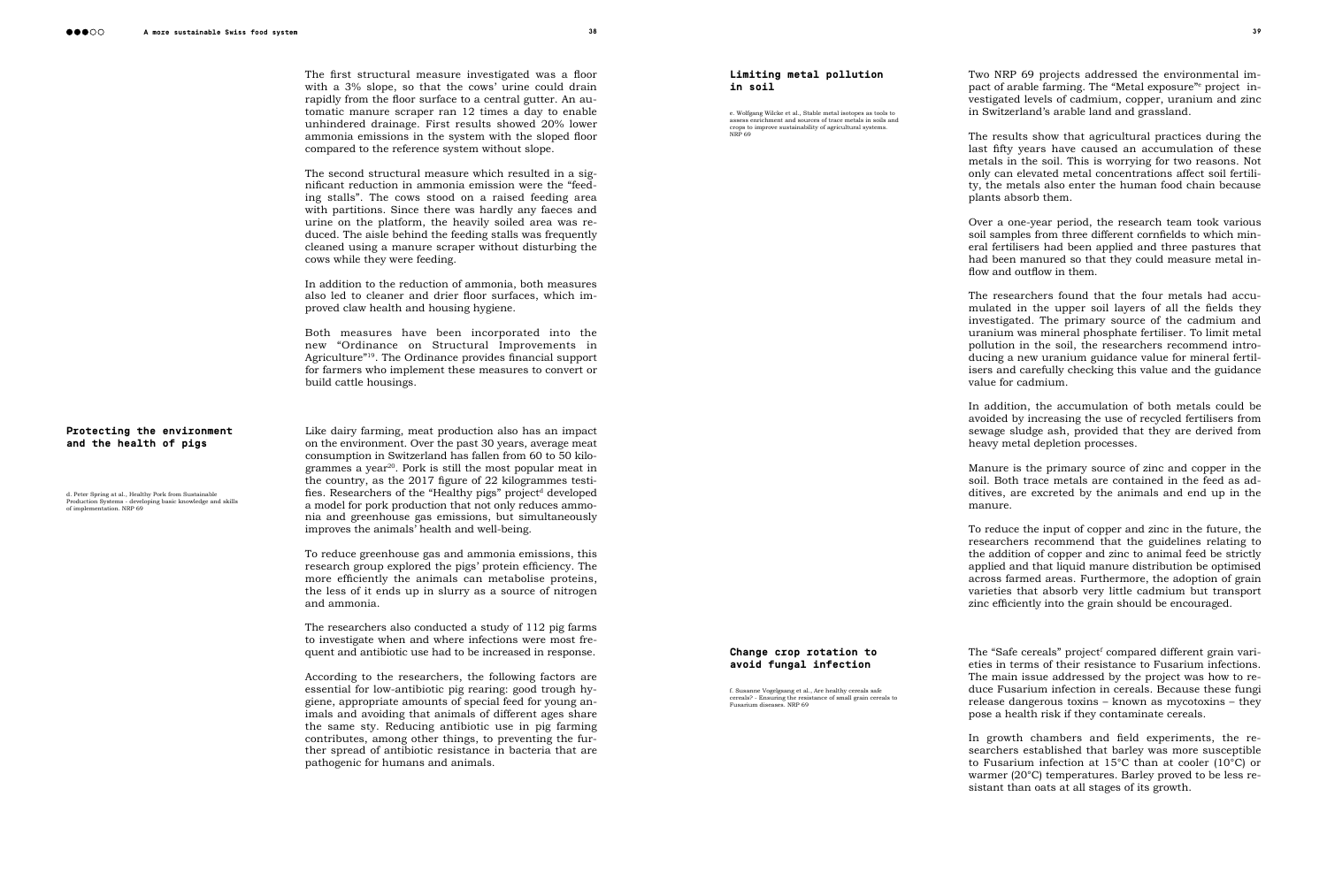Their results confirm that modifying crop rotation is the most effective way of preventing mycotoxin contamina tion. Barley should not be sown in fields where maize was the previous crop, while oats should follow largegrained cereals.

The "Sustainable agri-food systems" project<sup>g</sup> simulated possible trends in the Swiss food system as part of NRP 69. The researchers applied two environmental-eco nomic models. One of them shows that the agri-food system in Switzerland accounts for  $17\%$  of greenhouse gas emissions.

Most of the greenhouse gases are attributable to meat and milk production. Moreover, agriculture has a heavy environmental impact because it involves considera ble amounts of land and water. In contrast, the envi ronmental impact of the food processing industry, and trade and distribution are relatively low, even though these sectors generate the most added value.

The research team also showed that around two thirds of the environmental footprint of Swiss food consumption occurs abroad because of the amount of food, feed stuffs and raw materials that Switzerland imports. The fact that the majority of environmental impacts occur abroad refers to the aggregated environmental impacts according to the ecological scarcity method, greenhouse gas emissions and biodiversity damage potential.

Researchers from the "Organic food baskets" project h argue that efforts to make food supplies in Switzerland more sustainable should involve integrated strategies that target producers and consumers. They propose a standard integrated strategy.

The project shows that encouraging people to eat lo cally sourced, seasonal food not only supports domes tic producers, but also helps promote a healthy and sustainable diet. Over the last thirty years, there has been a growing interest in regional food networks in Switzerland. Such networks offer regional products by subscription, creating a direct partnership between farm ers and consumers that allows them to share the risks if, for example, harvests are low due to bad weather.

The research group working on the "Organic food bas kets" project carried out case studies on three different schemes in French-speaking Switzerland. They found that local contract farming (LCF) is evolving from a niche phenomenon into more rigorously structured systems.

**Two thirds of the Swiss environmental footprint** 

g. Birgit Kopainsky et al., Environmental-economic models<br>for evaluating the sustainability of the Swiss agri-food

**occurs abroad**

[system. NRP 69](http://www.nrp69.ch/en/projects/how-can-food-become-more-environmentally-friendly/project-sustainable-agri-food-systems)

## **Strengthening partnerships between producers and consumers**

[h. Marion Fresia et al., Alternative agro-food networks:](http://www.nrp69.ch/en/projects/how-can-food-become-more-environmentally-friendly/project-organic-food-basket)  [innovative integration of sustainable eating habits and food](http://www.nrp69.ch/en/projects/how-can-food-become-more-environmentally-friendly/project-organic-food-basket)  [production? NRP 69](http://www.nrp69.ch/en/projects/how-can-food-become-more-environmentally-friendly/project-organic-food-basket) But the systems seem to be having trouble gaining the acceptance of broad sections of the public. 80% of the members of the food networks had a high education lev el and belonged to the middle or upper classes.

In all three case studies, the subscription system brought producers greater autonomy because food baskets give them a more secure basis for planning. Moreover, many farmers reported that their work was more highly valued as a result of their partnership with consumers. Simultaneously, local contract farming encourages healthy and sustainable eating habits.

The researchers therefore recommend promoting LCF schemes, for example by increasing the number of part nerships between local producers and public and semistate-controlled institutions such as crèches, schools, retirement and care homes.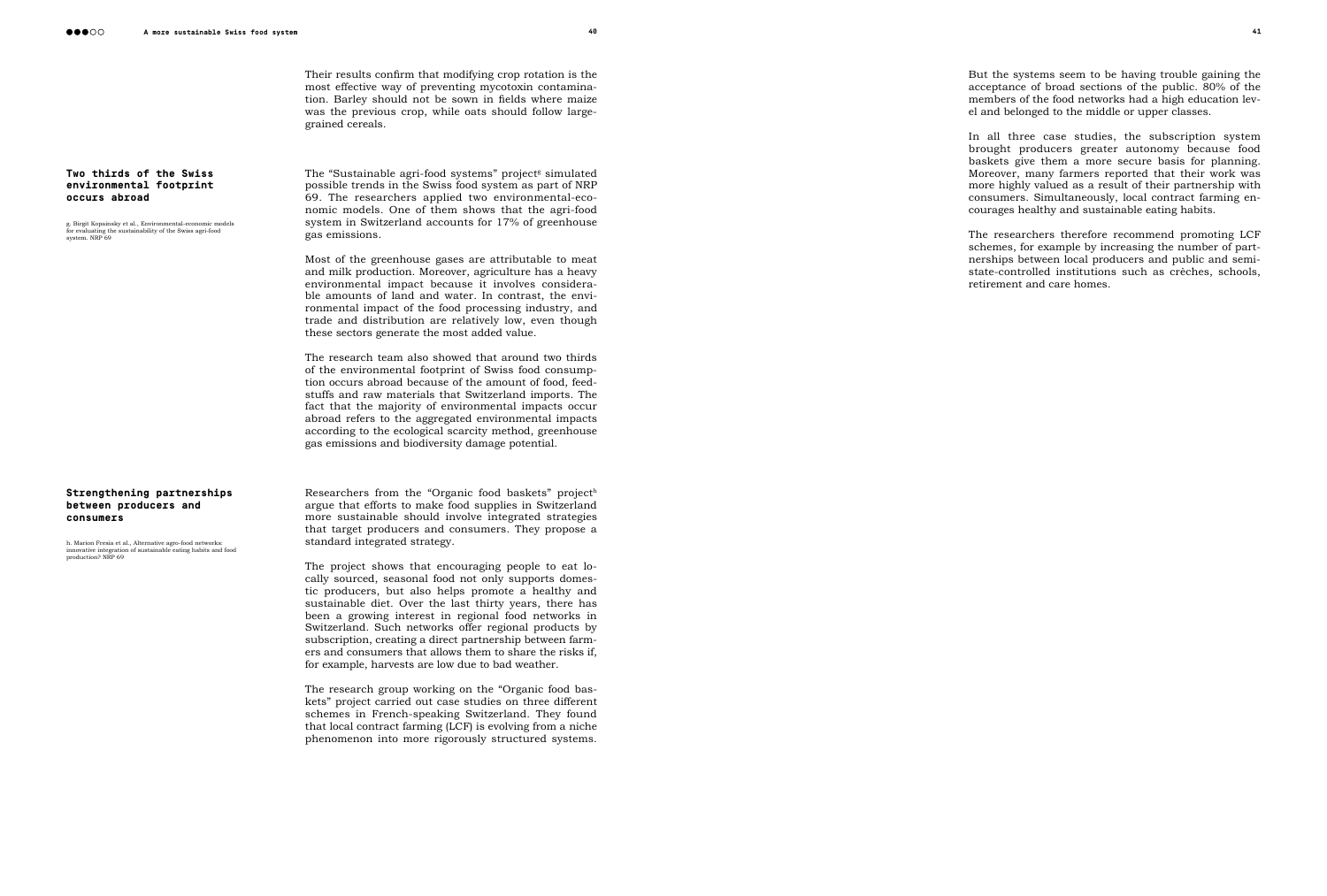## **The environmental footprint**  $\blacksquare$ **of Swiss food consumption**









of the environmental footprint of Swiss food consumption occurs abroad because of the amount of food, feedstuffs and raw materials that Switzerland imports.











An estimated 37% of food losses occur in the industry; the catering trade accounts for 11% and the retail trade for a further 4%. Nine per cent of food losses occur in agriculture. But the biggest part of food waste – 39%, almost 900,000 tonnes a year – occurs in consumers' households $^{11}$ .

consumption occurs abroad<sup>i</sup>, the impact of food production in Switzerland is i. Birgit Kopainsky et al., obviously limited. Thus, systematically reducing losses and waste could help Environmental-economic models for<br>make the Swiss food system more sustainable in a relatively short time. The Swiss agri-food system. NRP 69 According to the Food and Agriculture Organization<sup>10</sup>, food waste refers to the discarding or alternative (non-food) use of food that is safe and nutritious for human consumption. According to the same source, food losses can be defined as the decrease in food, either in quantity or quality. These are agricultural or fish products intended for human consumption, which are ultimately not eaten, or which have suffered a perceived decline in quality – in terms of their nutritional, economic value or food safety. They occur throughout the food supply chain. Knowing that two thirds of the environmental footprint of Swiss food make the Swiss food system more sustainable in a relatively short time. The government currently relies on voluntary measures and employs a variety of communication activities to raise public awareness of the issue of food losses $11$ .

However, the Swiss government ratified the Sustainable Development Goals  $(SDGs)^{21}$ . Goal 12.3 calls for edible food waste to be halved at the retail and consumer levels, and to reduce food losses in agriculture, trade, and the processing industry by 2030. Therefore, the FOEN is developing a strategy to monitor and reduce food waste<sup>11</sup>.

## **Reducing food losses and waste: a source of leverage to make the food system more efficient and sustainable**

Worldwide, around one third of all the food produced for human consumption ends up uneaten<sup>10</sup>. The figure for Switzerland is similar, according to the Federal Office for the Environment (FOEN)<sup>11</sup>. This translates into 2.6 million tonnes a year, with two thirds avoidable. On average, every inhabitant wastes 190 kilogrammes of edible food per year.

One of the problems in conducting this type of analysis is how to measure losses and waste. At European Union level, in May 2019, the European Commission decided to introduce a common methodology to measure food losses and waste in the  $EU^{22}$ .

As part of this strategy, the FOEN published a report summarising amounts of food waste and environmental impacts in Switzerland, in collaboration with ETH Zurich<sup>11</sup>. The objective of this report is to identify hotspots of environmental relevance, deduce effective measures for food waste prevention, create a scientific basis for an awareness-building campaign and identify major research gaps.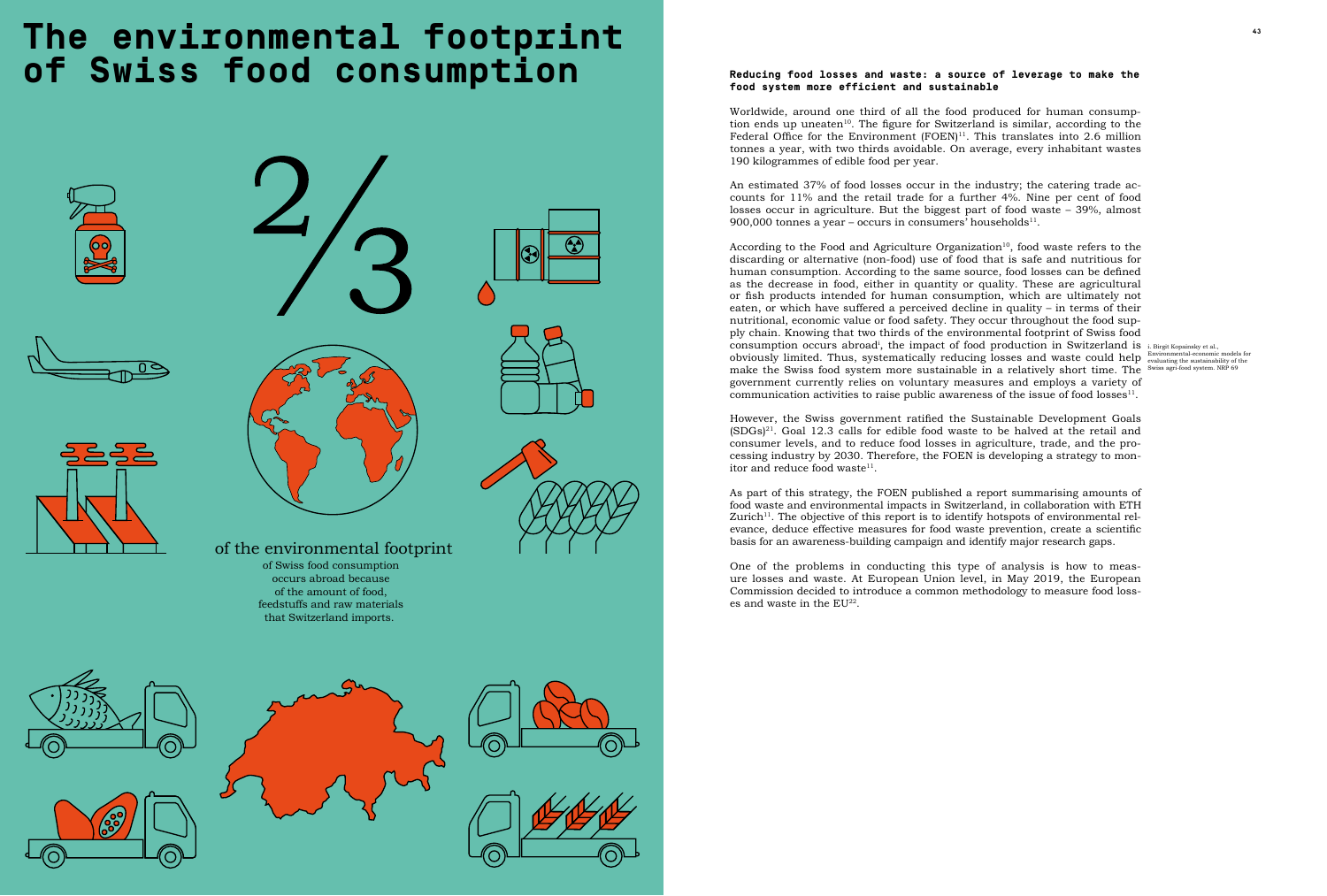

Retail trade





Consumer

Catering

Food industry

0



Agriculture









## **Food waste**

of all the food produced for human consumption ends up uneaten.



million tonnes



kg per inhabitant



a year



Worldwide, around



In Switzerland, this translates into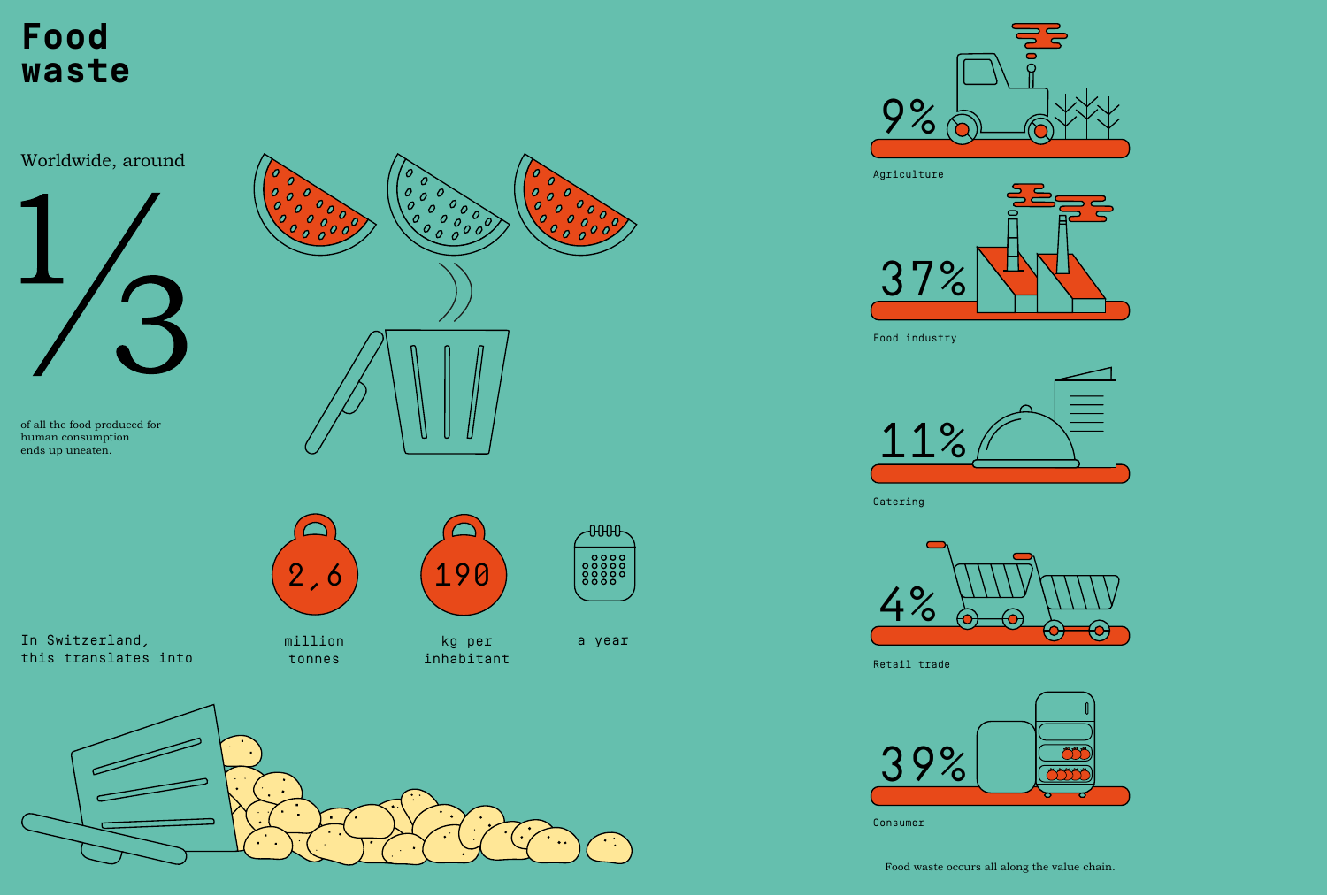## **A more sustainable Swiss food system 46 47** 53%

**of the Swiss potato crop is not consumed by humans.**



#### **A study on potato losses**

**Innovations in date-marking and food preservation** 

The general issue of food losses and waste and the scale of the problem is known (see context "Reducing food losses and waste" on page 43). However, it will only be possible to efficiently reduce food losses and waste if we have detailed information at each stage of the food value chain. At present, there are few comprehensive surveys of individual foodstuffs.

In NRP 69, one such initiative was carried out along the value chain for Swiss potatoes: the "Food losses" project<sup>j</sup> showed that no less than 53% of the potato crop is not consumed by humans. Almost half of the losses occur at farm-level. Having detailed insight into the potato value chain enabled the researchers to propose measures to reduce food losses and waste.

The project suggests that the cosmetic standards for po tatoes be reduced, and that potatoes that do not meet the standards for food processing be used as fodder. Additionally, the team suggests that smaller, lightproof packaging could help consumers buy the right amount of potatoes to cover their needs.

The "Nano-preservation" kproject provides a nanotechnology-based alternative to best-before dates of certain foodstuffs. The research group developed smart labels for packaging that react, e.g., to pH change in the food. Thus, for food that turns acid during spoilage, its dete rioration is indicated by a change in colour or fluorescence of the labels. This technology is not ready yet for the market; further research on other indicator systems, on the consumers' acceptance and on the production costs of such packaging is needed.

Another project called "Preservative bacteria"<sup>1</sup> investigated the possibility of using lactic acid bacteria as a pos sible way of preserving food for longer. The researchers developed a process for selecting the bacterial cultures with the best preservative properties.

These propositions are tailored to the potatoes value chain and cannot be easily transferred to other foods. The researchers recommend analysing the food value chain of other products, e.g. different types of vegeta bles, in a similar way. This will identify the extent and causes of waste at each stage of the value chain and provide a basis from which effective measures to reduce food losses and waste could be developed.

j. Gabriele Mack et al., POM-Q: Strategies for reducing food [losses in potato-product supply chains: Implications of](http://www.nrp69.ch/en/projects/how-can-food-become-more-environmentally-friendly/project-food-losses)  [different quality standards. NRP 69](http://www.nrp69.ch/en/projects/how-can-food-become-more-environmentally-friendly/project-food-losses)

> Using such cultures in production processes could in crease food shelf-lives and food safety by reducing con taminations. This could be the case for Staphylococci bacteria contaminations. Staphylococci release substances in the food that are toxic for humans. Other ex amples are contaminations with Listeria or Salmonella, two widespread pathogens. The food industry is mak ing increasing use of lactic acid bacteria strains, which have very diverse properties and can be used for many different purposes.

[k. Cornelia Palivan et al., Protein polymer nanoreactors to](http://www.nrp69.ch/en/projects/how-can-healthy-products-remain-affordable/project-nano-preservation) 

[preserve food quality. NRP 69](http://www.nrp69.ch/en/projects/how-can-healthy-products-remain-affordable/project-nano-preservation)

[l. Leo Meile et al., Genomic Approach to Identify](http://www.nrp69.ch/en/projects/how-can-healthy-products-remain-affordable/project-preservative-bacteria)  [Interactions between Microbes during Food Fermentation](http://www.nrp69.ch/en/projects/how-can-healthy-products-remain-affordable/project-preservative-bacteria) 

[and Biopreservation. NRP 69](http://www.nrp69.ch/en/projects/how-can-healthy-products-remain-affordable/project-preservative-bacteria)